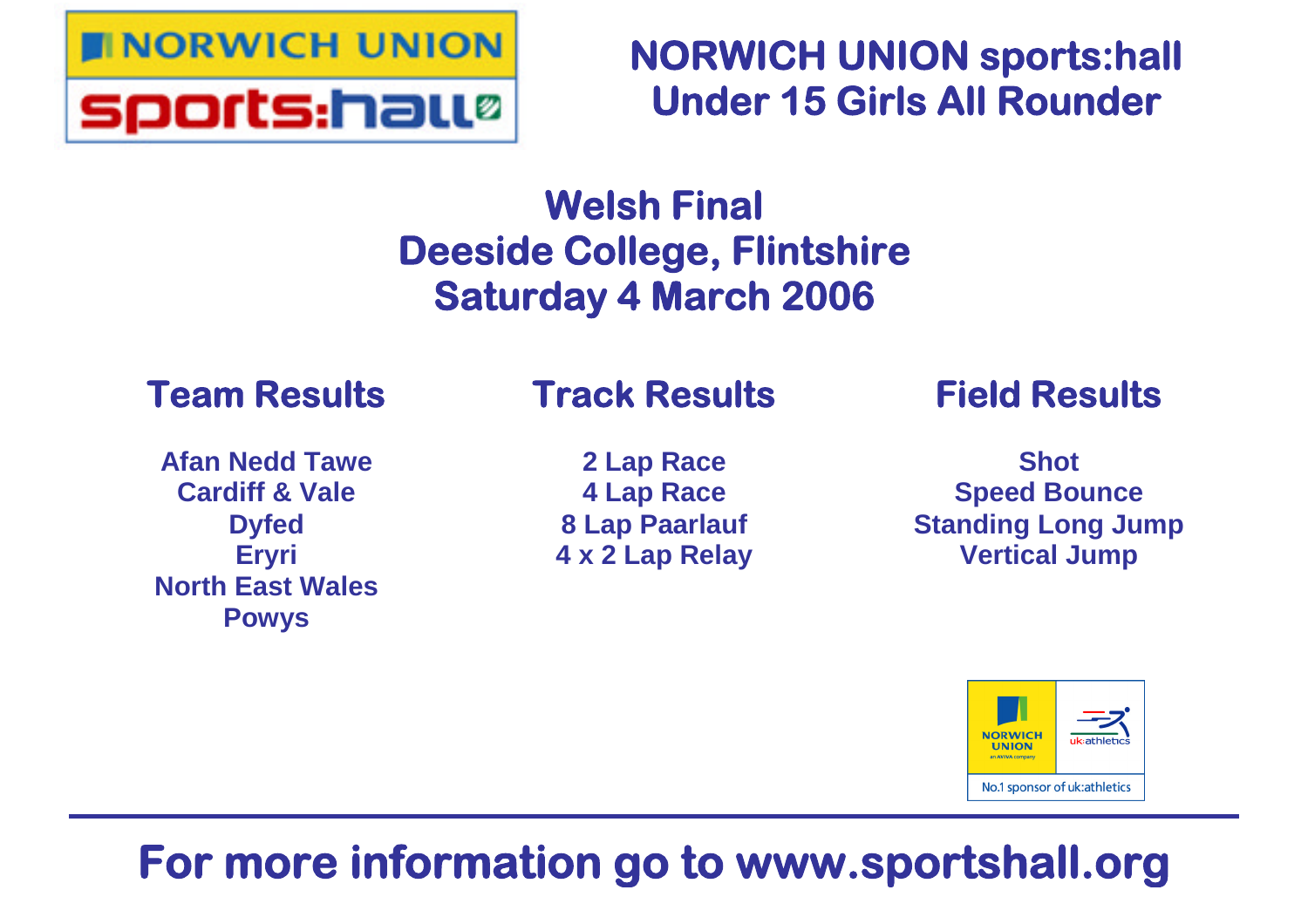### **Competition Results**

### NUS-Welsh Final Under 15 Girls **And The College College Access** 4 Mar 2006

## **Competition: Venue: Date**

| <b>Ranking</b> | Team             | <b>Score</b> | Individual | P8 | 4x2 |
|----------------|------------------|--------------|------------|----|-----|
|                | Dyfed            | 603          | 493        | 50 | 60  |
|                | North East Wales | 571          | 471        | 30 | 70  |
| 3              | Powys            | 552          | 462        | 40 | 50  |
| 4              | Ervri            | 551          | 451        | 60 | 40  |
| 5              | Cardiff & Vale   | 515          | 445        | 70 | 0   |
| 6              | Afan Nedd Tawe   | 161          | 161        |    | 0   |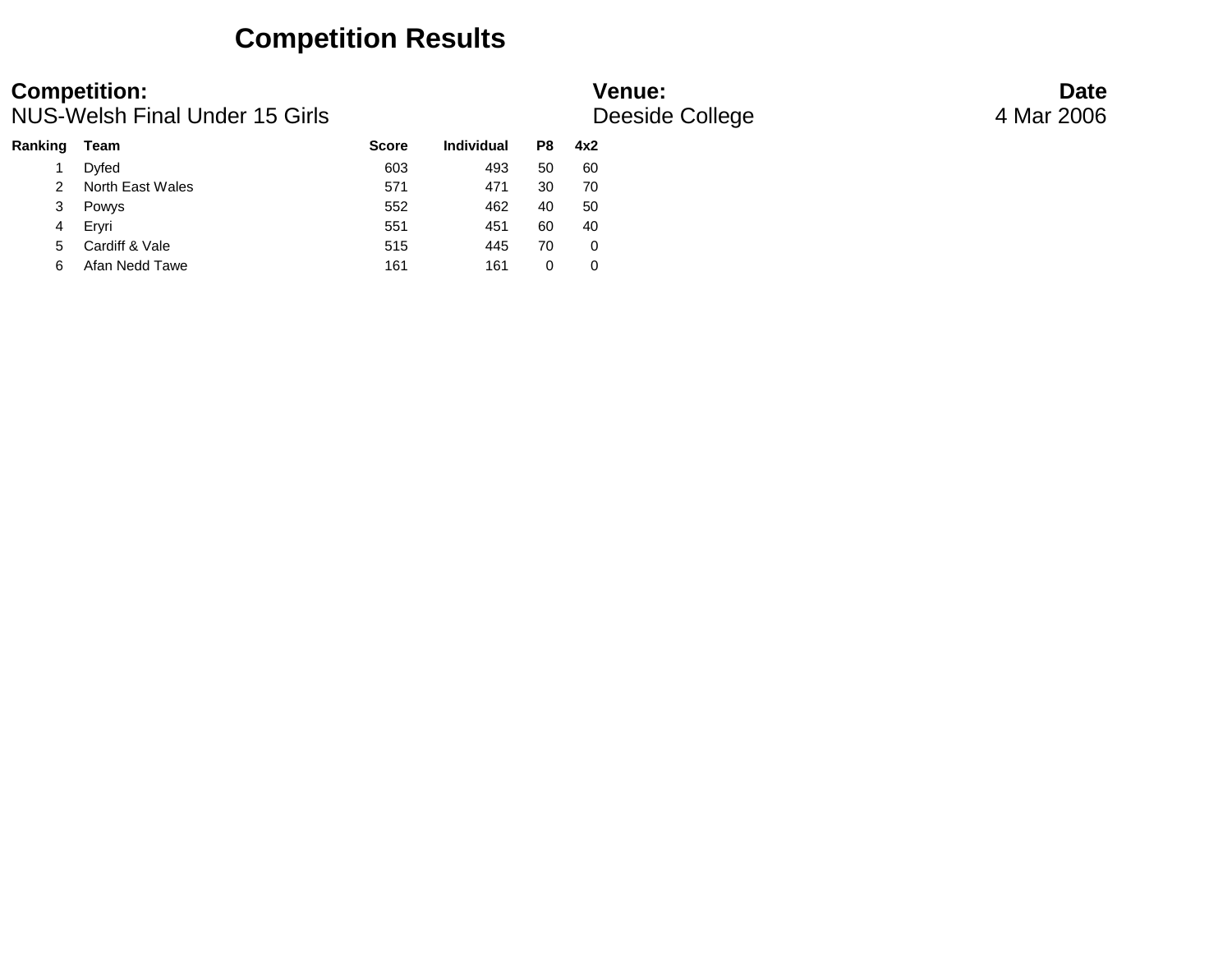### **Athlete Results**

| Ranking        | <b>BibNo Athlete</b>   | Team                    | <b>Score</b> | 2LR | 4LR | S  | <b>SB</b> | <b>SLJ</b> | VJ |
|----------------|------------------------|-------------------------|--------------|-----|-----|----|-----------|------------|----|
| 1              | 87 Catherine Goldsmith | Dyfed                   | 141          | 42  |     | 50 |           |            | 49 |
| $\overline{c}$ | 101 Christin a Hughes  | North East Wales        | 139          | 49  |     |    | 48        |            | 42 |
| 3              | 80 Cheryl Powell       | Cardiff & Vale          | 135          | 49  |     | 36 |           | 50         |    |
| 4              | 110 Charlie Morris     | Powys                   | 128          | 44  |     |    | 44        |            | 40 |
| 5              | 94 Lisa Campell        | Eryri                   | 126          |     | 42  | 40 |           |            | 44 |
| 6              | 98 Zoe Jones           | Eryri                   | 123          |     | 45  |    | 48        |            | 30 |
| 7              | 102 Alex Elliott       | <b>North East Wales</b> | 122          |     | 48  |    | 29        | 45         |    |
| $8=$           | 92 Donna Jones         | Dyfed                   | 121          |     | 32  |    | 48        | 41         |    |
| $8=$           | 109 Emily Judson       | Powys                   | 121          |     | 36  |    | 40        | 45         |    |
| 10             | 88 Beth Millar         | Dyfed                   | 120          | 33  |     | 46 |           | 41         |    |
| 11             | 81 Imi Lewis           | Cardiff & Vale          | 116          |     | 50  | 34 |           | 32         |    |
| 12             | 111 Sian Carrick       | Powys                   | 115          | 40  |     | 26 |           |            | 49 |
| 13             | 91 Amy Rowlands        | Dyfed                   | 111          | 33  |     | 44 |           |            | 34 |
| 14             | 103 Stephanie Owens    | North East Wales        | 107          |     | 22  | 48 |           | 37         |    |
| 15             | 105 Sian Jones         | North East Wales        | 103          |     | 24  | 42 |           | 37         |    |
| 16             | 97 Lucy Beesley        | Eryri                   | 102          | 46  |     |    | 34        | 22         |    |
| 17             | 95 Amy Hankinson       | Eryri                   | 100          |     | 28  |    | 40        | 32         |    |
| $18=$          | 82 Maddi Edgeworth     | Cardiff & Vale          | 98           | 23  |     |    | 29        |            | 46 |
| $18 =$         | 89 Sophie Pick         | Dyfed                   | 98           |     | 45  |    | 25        | 28         |    |
| $18 =$         | 113 H Cannon           | Powys                   | 98           |     | 40  | 32 |           | 26         |    |
| 21             | 83 Sara Thomas         | Cardiff & Vale          | 96           | 26  |     |    | 22        | 48         |    |
| 22             | 90 Sioned Powells      | Dyfed                   | 95           |     | 38  |    | 20        |            | 37 |
| $23=$          | 99 Rhiannan Morgan     | Eryri                   | 94           | 38  |     | 24 |           |            | 32 |
| $23=$          | 104 Ruth Denholm       | North East Wales        | 94           | 28  |     | 38 |           |            | 28 |
| 25             | 96 Kathryn Hughes      | Eryri                   | 93           | 33  |     | 28 |           | 32         |    |
| 26             | 106 Faye Guest         | North East Wales        | 91           | 33  |     |    | 32        |            | 26 |
| 27             | 84 Ceri Sayes          | Cardiff & Vale          | 89           |     | 34  |    | 18        |            | 37 |
| 28             | 112 S Kendal           | Powys                   | 84           |     | 20  |    | 40        | 24         |    |
| 29             | 73 Laura Trotter       | Afan Nedd Tawe          | 82           |     | 26  |    | 36        |            | 20 |
| 30             | 74 Nia Lewis           | Afan Nedd Tawe          | 79           |     | 30  |    | 25        |            | 24 |
| 31             | 108 Jessica Kennedy    | Powys                   | 75           | 23  |     | 30 |           |            | 22 |
| $32=$          | 93 Lydia Jones         | Dyfed                   | 0            |     |     |    |           |            |    |
| $32=$          | 107 Fay Spencer        | <b>North East Wales</b> | 0            |     |     |    |           |            |    |
|                |                        |                         |              |     |     |    |           |            |    |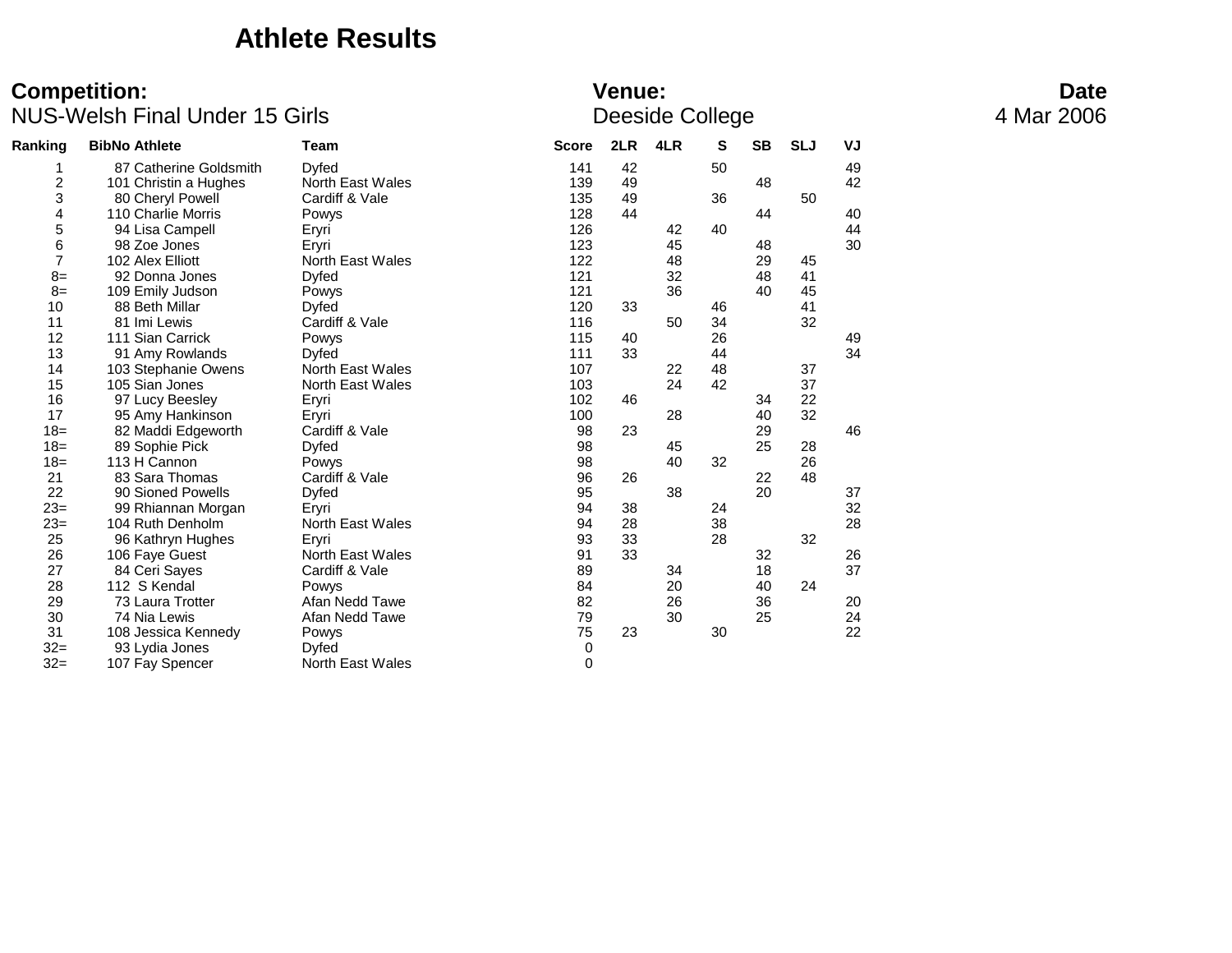## **Team Results Afan Nedd Tawe (orange)**

|         | <b>Competition:</b> | <b>NUS-Welsh Final Under 15 Girls</b> |              | <b>Venue:</b><br>Deeside College |       |     |                   |                   |       |             |         | <b>Date</b><br>4 Mar 2006 |
|---------|---------------------|---------------------------------------|--------------|----------------------------------|-------|-----|-------------------|-------------------|-------|-------------|---------|---------------------------|
| Ranking | Team                |                                       | <b>Score</b> | <b>Individual</b>                | P8    | 4x2 |                   |                   |       |             |         |                           |
|         | Dyfed               |                                       | 603          | 493                              | 50    | 60  |                   |                   |       |             |         |                           |
|         | North East Wales    |                                       | 571          | 471                              | 30    | 70  |                   |                   |       |             |         |                           |
| 3       | Powys               |                                       | 552          | 462                              | 40    | 50  |                   |                   |       |             |         |                           |
| 4       | Eryri               |                                       | 551          | 451                              | 60    | 40  |                   |                   |       |             |         |                           |
| 5       | Cardiff & Vale      |                                       | 515          | 445                              | 70    | 0   |                   |                   |       |             |         |                           |
| 6       | Afan Nedd Tawe      |                                       | 161          | 161                              | 0     | 0   |                   |                   |       |             |         |                           |
|         | <b>Comp No Name</b> |                                       | <b>Event</b> |                                  | Perf1 |     | Perf <sub>2</sub> | Perf <sub>3</sub> | Perf4 | <b>Best</b> | Ranking | <b>Points</b>             |
|         | 73                  | <b>Laura Trotter</b>                  | 4LR          |                                  | 54.2  |     |                   |                   |       | 54.2        | 13      | 26                        |
|         | 73                  | <b>Laura Trotter</b>                  | <b>SB</b>    |                                  | 72    |     |                   |                   |       | 72          | 8       | 36                        |
|         | 73                  | <b>Laura Trotter</b>                  | VJ           |                                  | 34    |     | 38                | 33                |       | 38          | 16      | 20                        |
|         | 74                  | Nia Lewis                             | 4LR          |                                  | 53.9  |     |                   |                   |       | 53.9        | 11      | 30                        |
|         | 74                  | Nia Lewis                             | <b>SB</b>    |                                  | 67    |     |                   |                   |       | 67          | $13=$   | 25                        |
|         | 74                  | Nia Lewis                             | VJ           |                                  | 42    |     | 42                | 45                |       | 45          | 14      | 24                        |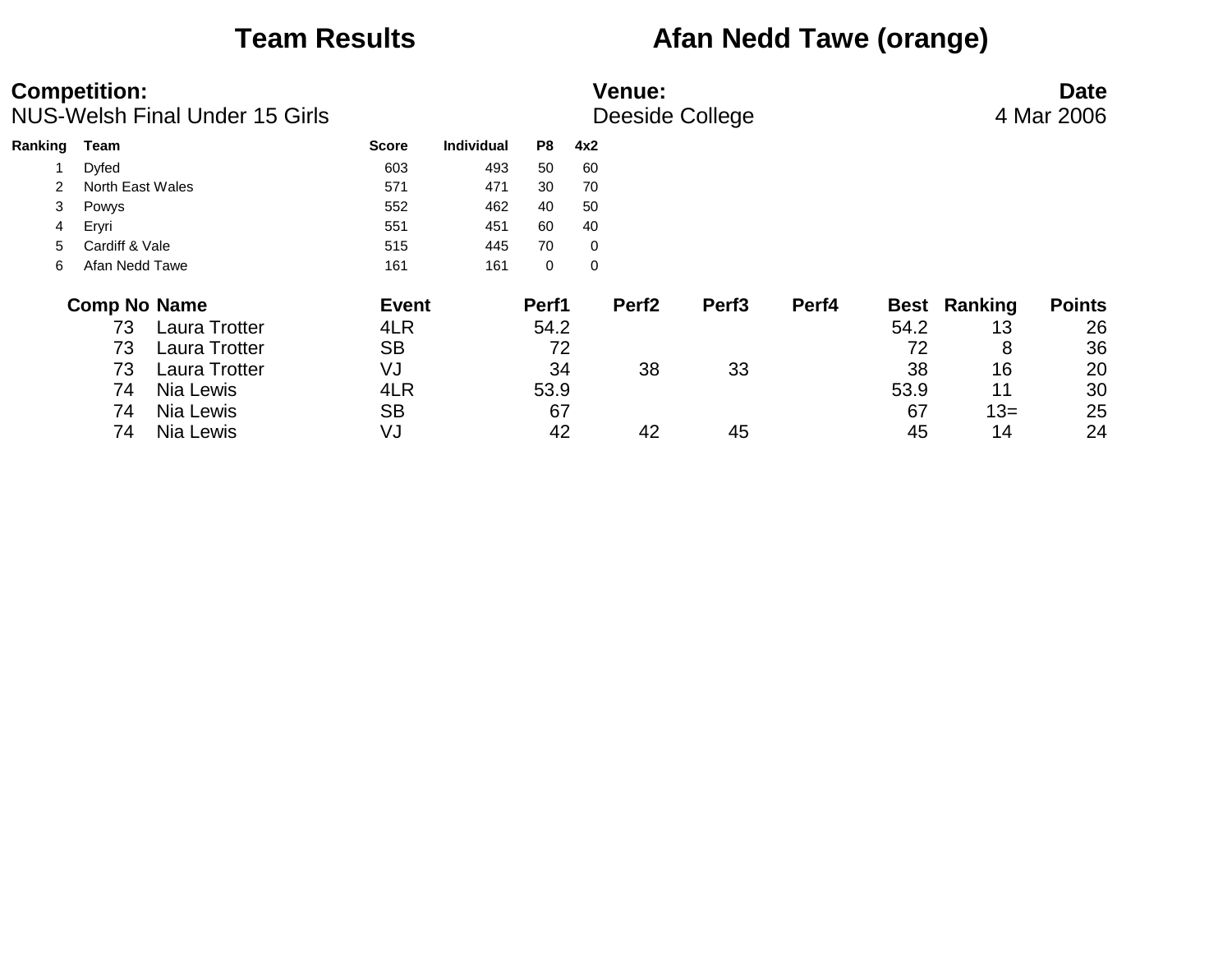## **Team Results Cardiff & Vale (navy)**

|         | <b>Competition:</b><br>NUS-Welsh Final Under 15 Girls |                      |              |                   |                |             | <b>Venue:</b>     | Deeside College   |       |      |                | <b>Date</b><br>4 Mar 2006 |
|---------|-------------------------------------------------------|----------------------|--------------|-------------------|----------------|-------------|-------------------|-------------------|-------|------|----------------|---------------------------|
| Ranking | Team                                                  |                      | <b>Score</b> | <b>Individual</b> | P <sub>8</sub> | 4x2         |                   |                   |       |      |                |                           |
| 1       | Dyfed                                                 |                      | 603          | 493               | 50             | 60          |                   |                   |       |      |                |                           |
|         | North East Wales                                      |                      | 571          | 471               | 30             | 70          |                   |                   |       |      |                |                           |
| 3       | Powys                                                 |                      | 552          | 462               | 40             | 50          |                   |                   |       |      |                |                           |
| 4       | Eryri                                                 |                      | 551          | 451               | 60             | 40          |                   |                   |       |      |                |                           |
| 5       | Cardiff & Vale                                        |                      | 515          | 445               | 70             | 0           |                   |                   |       |      |                |                           |
| 6       | Afan Nedd Tawe                                        |                      | 161          | 161               | $\pmb{0}$      | $\mathbf 0$ |                   |                   |       |      |                |                           |
|         | <b>Comp No Name</b>                                   |                      | <b>Event</b> |                   | Perf1          |             | Perf <sub>2</sub> | Perf <sub>3</sub> | Perf4 | Best | Ranking        | <b>Points</b>             |
|         | 80                                                    | <b>Cheryl Powell</b> | 2LR          |                   | 23.6           |             |                   |                   |       | 23.6 | $1 =$          | 49                        |
|         | 80                                                    | <b>Cheryl Powell</b> | S            |                   | 7.05           |             | 6.66              | 7.05              |       | 7.05 | 8              | 36                        |
|         | 80                                                    | <b>Cheryl Powell</b> | <b>SLJ</b>   |                   | 2.42           |             | 2.40              | 2.48              |       | 2.48 |                | 50                        |
|         | 81                                                    | Imi Lewis            | 4LR          |                   | 51.6           |             |                   |                   |       | 51.6 |                | 50                        |
|         | 81                                                    | Imi Lewis            | S            |                   | 6.31           |             | 6.77              | 6.88              |       | 6.88 | 9              | 34                        |
|         | 81                                                    | Imi Lewis            | <b>SLJ</b>   |                   | 2.00           |             | 2.02              | 1.98              |       | 2.02 | $9=$           | 32                        |
|         | 82                                                    | Maddi Edgeworth      | 2LR          |                   | 25.2           |             |                   |                   |       | 25.2 | $14=$          | 23                        |
|         | 82                                                    | Maddi Edgeworth      | <b>SB</b>    |                   | 68             |             |                   |                   |       | 68   | $11 =$         | 29                        |
|         | 82                                                    | Maddi Edgeworth      | VJ           |                   | 62             |             | 56                | 60                |       | 62   | 3              | 46                        |
|         | 83                                                    | Sara Thomas          | 2LR          |                   | 25.1           |             |                   |                   |       | 25.1 | 13             | 26                        |
|         | 83                                                    | Sara Thomas          | <b>SB</b>    |                   | 64             |             |                   |                   |       | 64   | 15             | 22                        |
|         | 83                                                    | Sara Thomas          | <b>SLJ</b>   |                   | 2.30           |             | 2.22              | 2.26              |       | 2.30 | $\overline{2}$ | 48                        |
|         | 84                                                    | Ceri Sayes           | 4LR          |                   | 53.7           |             |                   |                   |       | 53.7 | 9              | 34                        |
|         | 84                                                    | Ceri Sayes           | <b>SB</b>    |                   | 60             |             |                   |                   |       | 60   | 17             | 18                        |
|         | 84                                                    | Ceri Sayes           | VJ           |                   | 50             |             | 53                | 52                |       | 53   | $7 =$          | 37                        |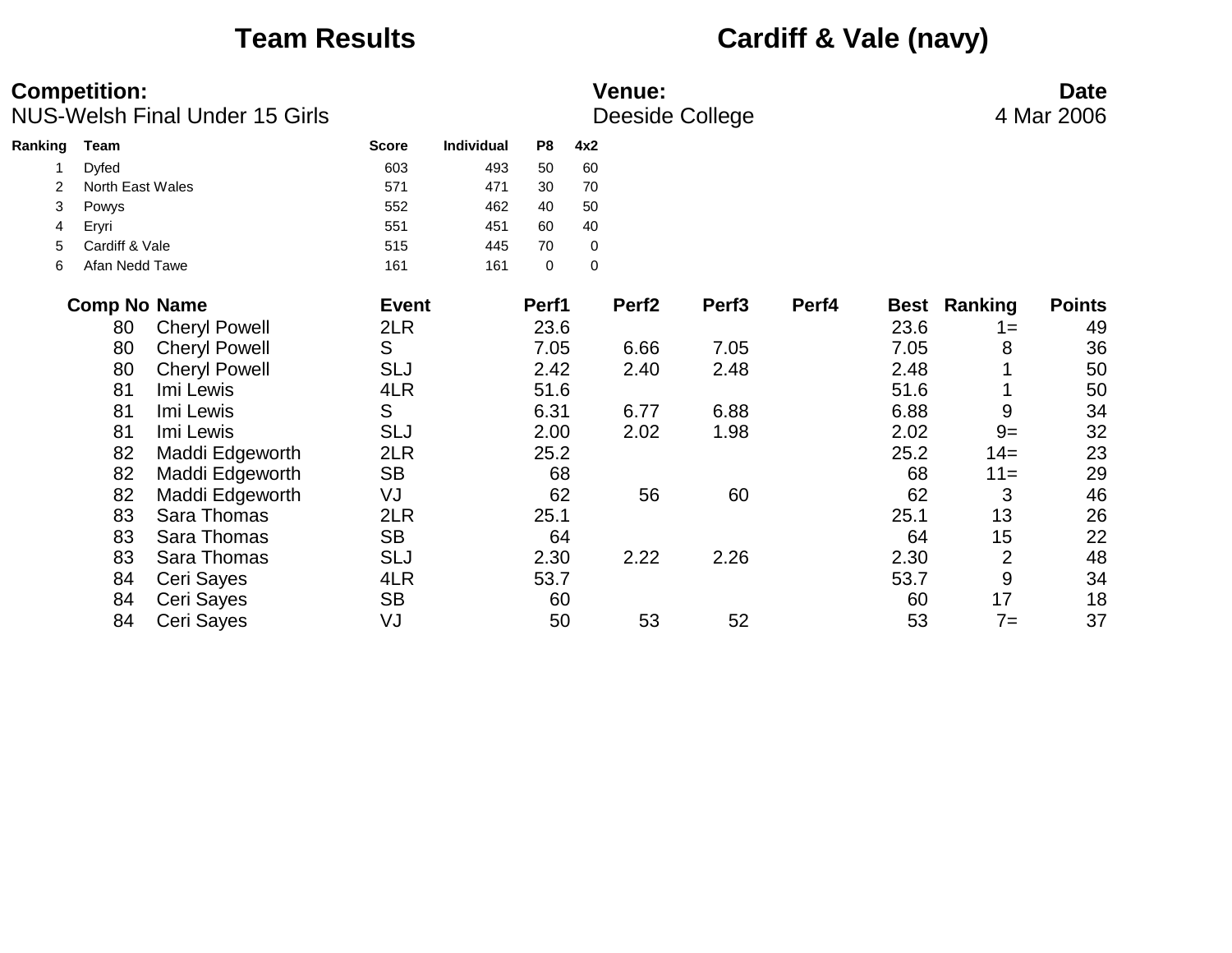## **Team Results Dyfed (red)**

|         | <b>Competition:</b> | <b>NUS-Welsh Final Under 15 Girls</b> |              |            |                |             | <b>Venue:</b>     | Deeside College   |       |       |                     | <b>Date</b><br>4 Mar 2006 |
|---------|---------------------|---------------------------------------|--------------|------------|----------------|-------------|-------------------|-------------------|-------|-------|---------------------|---------------------------|
| Ranking | Team                |                                       | <b>Score</b> | Individual | P <sub>8</sub> | 4x2         |                   |                   |       |       |                     |                           |
|         | Dyfed               |                                       | 603          | 493        | 50             | 60          |                   |                   |       |       |                     |                           |
| 2       | North East Wales    |                                       | 571          | 471        | 30             | 70          |                   |                   |       |       |                     |                           |
| 3       | Powys               |                                       | 552          | 462        | 40             | 50          |                   |                   |       |       |                     |                           |
| 4       | Eryri               |                                       | 551          | 451        | 60             | 40          |                   |                   |       |       |                     |                           |
| 5       | Cardiff & Vale      |                                       | 515          | 445        | 70             | 0           |                   |                   |       |       |                     |                           |
| 6       | Afan Nedd Tawe      |                                       | 161          | 161        | $\mathbf 0$    | $\mathbf 0$ |                   |                   |       |       |                     |                           |
|         | <b>Comp No Name</b> |                                       | <b>Event</b> |            | Perf1          |             | Perf <sub>2</sub> | Perf <sub>3</sub> | Perf4 |       | <b>Best Ranking</b> | <b>Points</b>             |
|         | 87                  | <b>Catherine Goldsmith</b>            | 2LR          |            | 24.2           |             |                   |                   |       | 24.2  | 5                   | 42                        |
|         | 87                  | <b>Catherine Goldsmith</b>            | S            |            | 10.62          |             | 10.71             | 10.31             |       | 10.71 |                     | 50                        |
|         | 87                  | <b>Catherine Goldsmith</b>            | VJ           |            | 58             |             | 63                | 63                |       | 63    | $1 =$               | 49                        |
|         | 88                  | <b>Beth Millar</b>                    | 2LR          |            | 24.6           |             |                   |                   |       | 24.6  | $8=$                | 33                        |
|         | 88                  | <b>Beth Millar</b>                    | S            |            | 8.28           |             | 8.49              | 8.38              |       | 8.49  | 3                   | 46                        |
|         | 88                  | <b>Beth Millar</b>                    | <b>SLJ</b>   |            | 2.06           |             | 1.94              | 2.06              |       | 2.06  | $5=$                | 41                        |
|         | 89                  | Sophie Pick                           | 4LR          |            | 52.5           |             |                   |                   |       | 52.5  | $3=$                | 45                        |
|         | 89                  | Sophie Pick                           | <b>SB</b>    |            | 67             |             |                   |                   |       | 67    | $13=$               | 25                        |
|         | 89                  | Sophie Pick                           | <b>SLJ</b>   |            | 1.88           |             | 1.94              | 1.98              |       | 1.98  | 12                  | 28                        |
|         | 90                  | <b>Sioned Powells</b>                 | 4LR          |            | 53.2           |             |                   |                   |       | 53.2  | $\overline{7}$      | 38                        |
|         | 90                  | <b>Sioned Powells</b>                 | <b>SB</b>    |            | 63             |             |                   |                   |       | 63    | 16                  | 20                        |
|         | 90                  | <b>Sioned Powells</b>                 | VJ           |            | 48             |             | 50                | 53                |       | 53    | $7=$                | 37                        |
|         | 91                  | Amy Rowlands                          | 2LR          |            | 24.6           |             |                   |                   |       | 24.6  | $8=$                | 33                        |
|         | 91                  | Amy Rowlands                          | S            |            | 8.00           |             | 7.20              | 7.28              |       | 8.00  | 4                   | 44                        |
|         | 91                  | Amy Rowlands                          | VJ           |            | 46             |             | 51                | 52                |       | 52    | 9                   | 34                        |
|         | 92                  | Donna Jones                           | 4LR          |            | 53.8           |             |                   |                   |       | 53.8  | 10                  | 32                        |
|         | 92                  | Donna Jones                           | <b>SB</b>    |            | 78             |             |                   |                   |       | 78    | $1 =$               | 48                        |
|         | 92                  | Donna Jones                           | <b>SLJ</b>   |            | 2.04           |             | 2.06              | 2.04              |       | 2.06  | $5=$                | 41                        |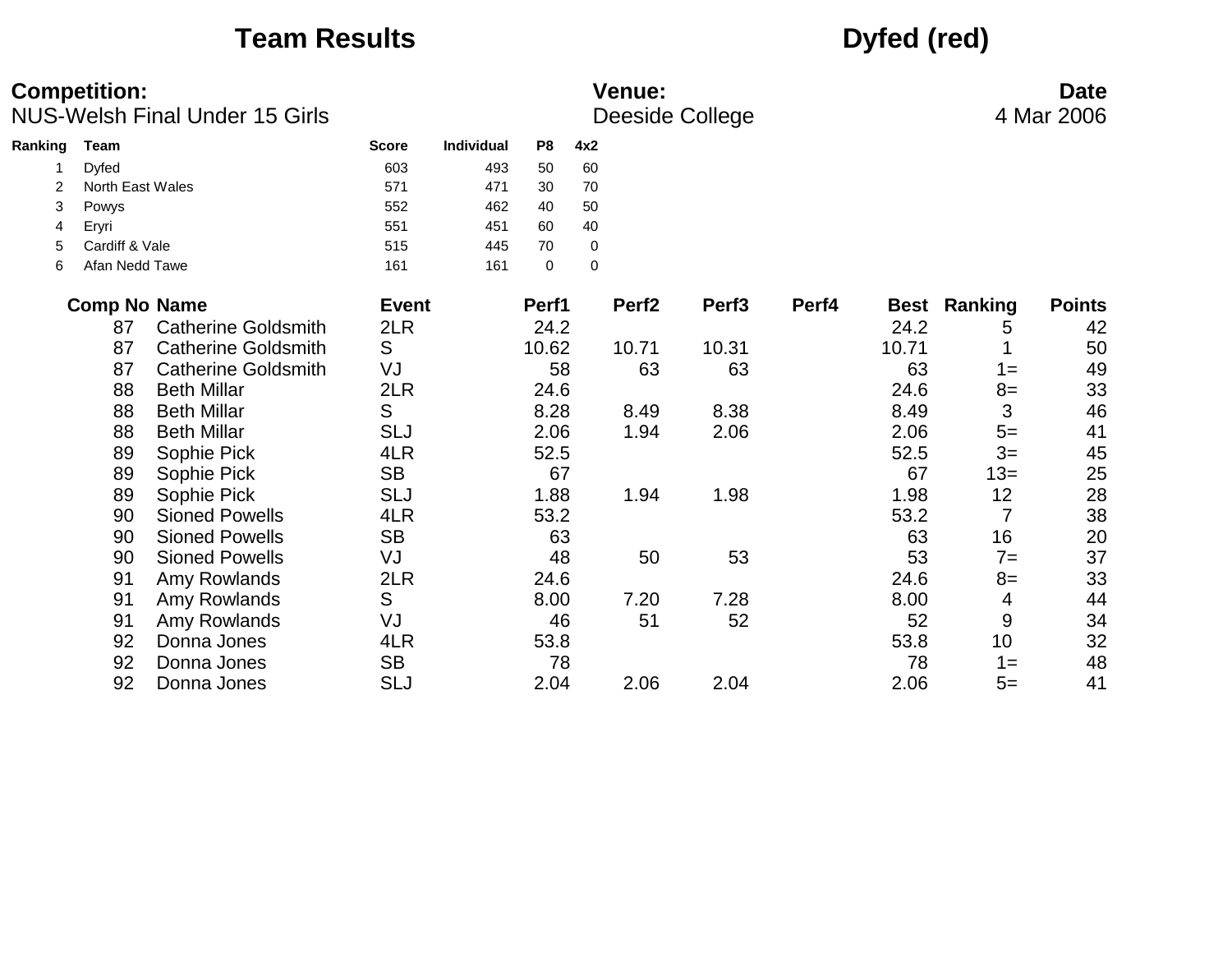## **Team Results Eryri (green)**

|         | <b>Competition:</b> | <b>NUS-Welsh Final Under 15 Girls</b> |              |                   |                |                  | <b>Venue:</b>     | <b>Deeside College</b> |       |             |                | <b>Date</b><br>4 Mar 2006 |
|---------|---------------------|---------------------------------------|--------------|-------------------|----------------|------------------|-------------------|------------------------|-------|-------------|----------------|---------------------------|
| Ranking | <b>Team</b>         |                                       | <b>Score</b> | <b>Individual</b> | P <sub>8</sub> | 4x2              |                   |                        |       |             |                |                           |
|         | Dyfed               |                                       | 603          | 493               | 50             | 60               |                   |                        |       |             |                |                           |
| 2       | North East Wales    |                                       | 571          | 471               | 30             | 70               |                   |                        |       |             |                |                           |
| 3       | Powys               |                                       | 552          | 462               | 40             | 50               |                   |                        |       |             |                |                           |
| 4       | Eryri               |                                       | 551          | 451               | 60             | 40               |                   |                        |       |             |                |                           |
| 5       | Cardiff & Vale      |                                       | 515          | 445               | 70             | $\boldsymbol{0}$ |                   |                        |       |             |                |                           |
| 6       | Afan Nedd Tawe      |                                       | 161          | 161               | $\mathbf 0$    | $\Omega$         |                   |                        |       |             |                |                           |
|         | <b>Comp No Name</b> |                                       | <b>Event</b> |                   | Perf1          |                  | Perf <sub>2</sub> | Perf <sub>3</sub>      | Perf4 | <b>Best</b> | Ranking        | <b>Points</b>             |
|         | 94                  | Lisa Campell                          | 4LR          |                   | 52.6           |                  |                   |                        |       | 52.6        | 5              | 42                        |
|         | 94                  | Lisa Campell                          | S            |                   | 7.32           |                  | 7.18              | 7.06                   |       | 7.32        | 6              | 40                        |
|         | 94                  | Lisa Campell                          | VJ           |                   | 53             |                  | 56                | 60                     |       | 60          | 4              | 44                        |
|         | 95                  | Amy Hankinson                         | 4LR          |                   | 54.0           |                  |                   |                        |       | 54.0        | 12             | 28                        |
|         | 95                  | Amy Hankinson                         | <b>SB</b>    |                   | 73             |                  |                   |                        |       | 73          | $5=$           | 40                        |
|         | 95                  | Amy Hankinson                         | <b>SLJ</b>   |                   | 2.02           |                  | 2.02              | 2.00                   |       | 2.02        | $9=$           | 32                        |
|         | 96                  | Kathryn Hughes                        | 2LR          |                   | 24.6           |                  |                   |                        |       | 24.6        | $8=$           | 33                        |
|         | 96                  | Kathryn Hughes                        | S            |                   | 6.50           |                  | 6.32              | 5.73                   |       | 6.50        | 12             | 28                        |
|         | 96                  | Kathryn Hughes                        | <b>SLJ</b>   |                   | 1.98           |                  | 2.02              | 1.94                   |       | 2.02        | $9=$           | 32                        |
|         | 97                  | <b>Lucy Beesley</b>                   | 2LR          |                   | 23.9           |                  |                   |                        |       | 23.9        | 3              | 46                        |
|         | 97                  | Lucy Beesley                          | <b>SB</b>    |                   | 71             |                  |                   |                        |       | 71          | 9              | 34                        |
|         | 97                  | <b>Lucy Beesley</b>                   | <b>SLJ</b>   |                   | 1.72           |                  | 1.68              | 1.70                   |       | 1.72        | 15             | 22                        |
|         | 98                  | Zoe Jones                             | 4LR          |                   | 52.5           |                  |                   |                        |       | 52.5        | $3=$           | 45                        |
|         | 98                  | Zoe Jones                             | <b>SB</b>    |                   | 78             |                  |                   |                        |       | 78          | $1 =$          | 48                        |
|         | 98                  | Zoe Jones                             | VJ           |                   | 43             |                  | 49                | 49                     |       | 49          | 11             | 30                        |
|         | 99                  | Rhiannan Morgan                       | 2LR          |                   | 24.5           |                  |                   |                        |       | 24.5        | $\overline{7}$ | 38                        |
|         | 99                  | Rhiannan Morgan                       | S            |                   | 0.00           |                  | 4.85              | 5.98                   |       | 5.98        | 14             | 24                        |
|         | 99                  | Rhiannan Morgan                       | VJ           |                   | 48             |                  | 50                | 49                     |       | 50          | 10             | 32                        |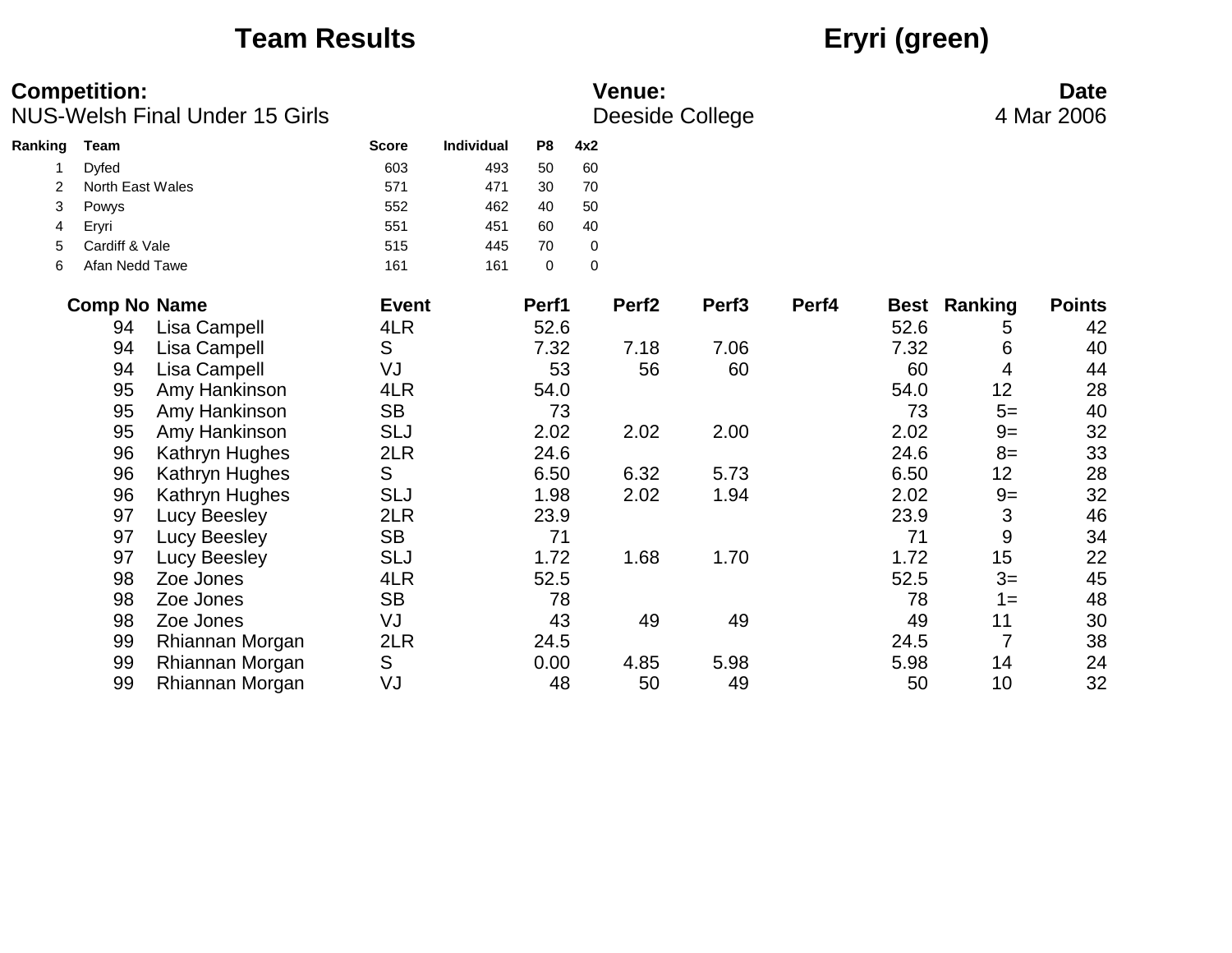## **Team Results <b>North East Wales (royal)**

|         | <b>Competition:</b> | <b>NUS-Welsh Final Under 15 Girls</b> |              |            |                |             | Venue:            | Deeside College   |       |       |                     | <b>Date</b><br>4 Mar 2006 |
|---------|---------------------|---------------------------------------|--------------|------------|----------------|-------------|-------------------|-------------------|-------|-------|---------------------|---------------------------|
| Ranking | Team                |                                       | <b>Score</b> | Individual | P <sub>8</sub> | 4x2         |                   |                   |       |       |                     |                           |
|         | Dyfed               |                                       | 603          | 493        | 50             | 60          |                   |                   |       |       |                     |                           |
| 2       | North East Wales    |                                       | 571          | 471        | 30             | 70          |                   |                   |       |       |                     |                           |
| 3       | Powys               |                                       | 552          | 462        | 40             | 50          |                   |                   |       |       |                     |                           |
| 4       | Eryri               |                                       | 551          | 451        | 60             | 40          |                   |                   |       |       |                     |                           |
| 5       | Cardiff & Vale      |                                       | 515          | 445        | 70             | $\mathbf 0$ |                   |                   |       |       |                     |                           |
| 6       | Afan Nedd Tawe      |                                       | 161          | 161        | $\mathbf 0$    | $\mathbf 0$ |                   |                   |       |       |                     |                           |
|         | <b>Comp No Name</b> |                                       | <b>Event</b> |            | Perf1          |             | Perf <sub>2</sub> | Perf <sub>3</sub> | Perf4 |       | <b>Best Ranking</b> | <b>Points</b>             |
|         | 101                 | Christin a Hughes                     | 2LR          |            | 23.6           |             |                   |                   |       | 23.6  | $1 =$               | 49                        |
|         | 101                 | Christin a Hughes                     | <b>SB</b>    |            | 78             |             |                   |                   |       | 78    | $1 =$               | 48                        |
|         | 101                 | Christin a Hughes                     | VJ           |            | 57             |             | 56                | 59                |       | 59    | 5                   | 42                        |
|         | 102                 | <b>Alex Elliott</b>                   | 4LR          |            | 52.2           |             |                   |                   |       | 52.2  | $\overline{2}$      | 48                        |
|         | 102                 | <b>Alex Elliott</b>                   | <b>SB</b>    |            | 68             |             |                   |                   |       | 68    | $11 =$              | 29                        |
|         | 102                 | <b>Alex Elliott</b>                   | <b>SLJ</b>   |            | 2.10           |             | 2.20              | 2.24              |       | 2.24  | $3=$                | 45                        |
|         | 103                 | <b>Stephanie Owens</b>                | 4LR          |            | 55.2           |             |                   |                   |       | 55.2  | 15                  | 22                        |
|         | 103                 | <b>Stephanie Owens</b>                | S            |            | 9.32           |             | 10.55             | 10.46             |       | 10.55 | $\overline{2}$      | 48                        |
|         | 103                 | <b>Stephanie Owens</b>                | <b>SLJ</b>   |            | 1.98           |             | 2.04              | 1.98              |       | 2.04  | $7 =$               | 37                        |
|         | 104                 | <b>Ruth Denholm</b>                   | 2LR          |            | 24.8           |             |                   |                   |       | 24.8  | 12                  | 28                        |
|         | 104                 | <b>Ruth Denholm</b>                   | S            |            | 6.56           |             | 7.12              | 6.80              |       | 7.12  | 7                   | 38                        |
|         | 104                 | <b>Ruth Denholm</b>                   | VJ           |            | 48             |             | 48                | 47                |       | 48    | 12                  | 28                        |
|         | 105                 | Sian Jones                            | 4LR          |            | 54.7           |             |                   |                   |       | 54.7  | 14                  | 24                        |
|         | 105                 | Sian Jones                            | S            |            | 7.70           |             | 7.64              | 7.62              |       | 7.70  | 5                   | 42                        |
|         | 105                 | Sian Jones                            | <b>SLJ</b>   |            | 1.96           |             | 2.00              | 2.04              |       | 2.04  | $7=$                | 37                        |
|         | 106                 | <b>Faye Guest</b>                     | 2LR          |            | 24.6           |             |                   |                   |       | 24.6  | $8=$                | 33                        |
|         | 106                 | <b>Faye Guest</b>                     | <b>SB</b>    |            | 70             |             |                   |                   |       | 70    | 10                  | 32                        |
|         | 106                 | <b>Faye Guest</b>                     | VJ           |            | 47             |             | 44                | 40                |       | 47    | 13                  | 26                        |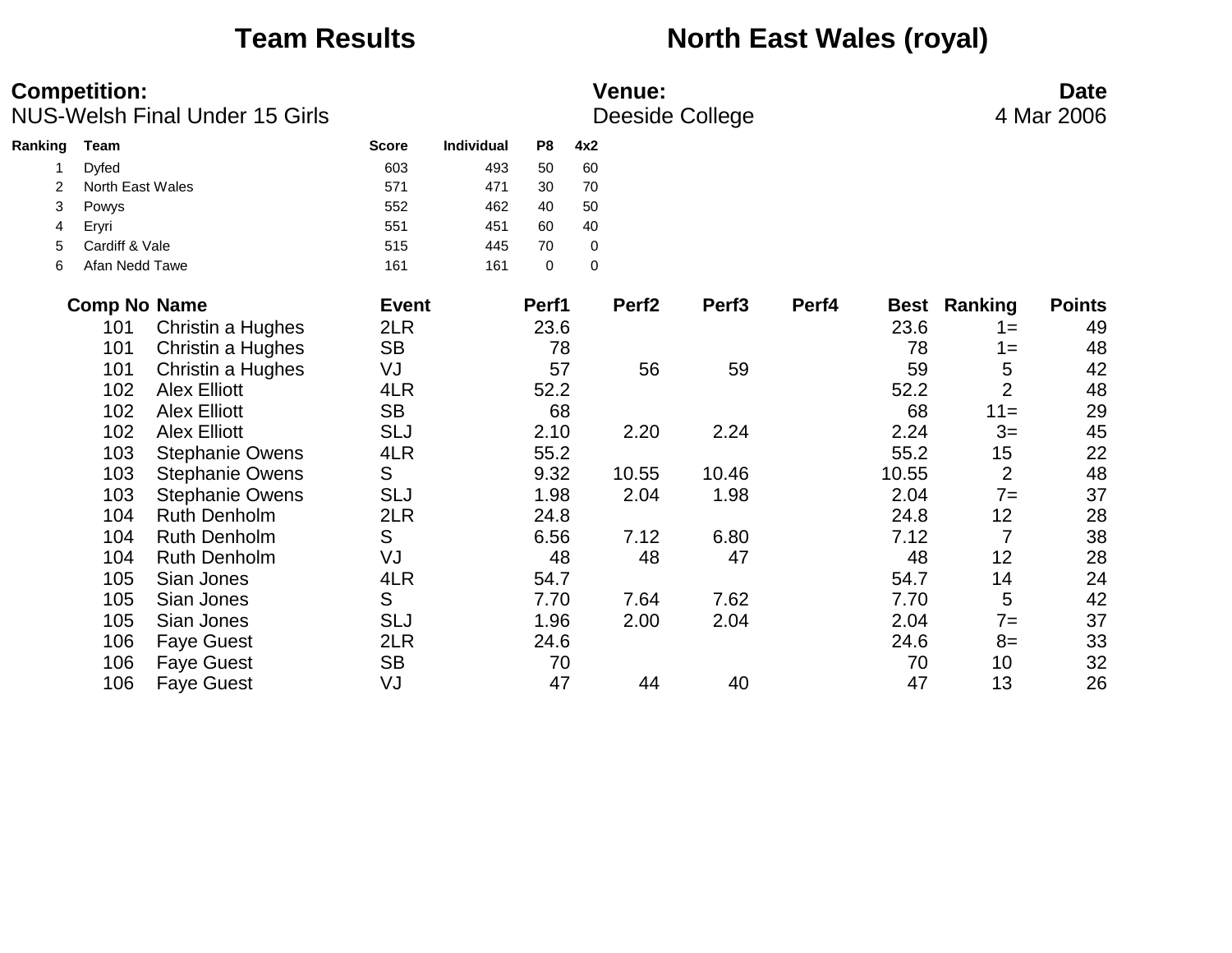## **Team Results Powys (sky)**

|         | <b>Competition:</b> | <b>NUS-Welsh Final Under 15 Girls</b> |              |                   |                |             | <b>Venue:</b>     | Deeside College   |       |             |         | <b>Date</b><br>4 Mar 2006 |
|---------|---------------------|---------------------------------------|--------------|-------------------|----------------|-------------|-------------------|-------------------|-------|-------------|---------|---------------------------|
| Ranking | Team                |                                       | <b>Score</b> | <b>Individual</b> | P <sub>8</sub> | 4x2         |                   |                   |       |             |         |                           |
|         | Dyfed               |                                       | 603          | 493               | 50             | 60          |                   |                   |       |             |         |                           |
| 2       | North East Wales    |                                       | 571          | 471               | 30             | 70          |                   |                   |       |             |         |                           |
| 3       | Powys               |                                       | 552          | 462               | 40             | 50          |                   |                   |       |             |         |                           |
| 4       | Eryri               |                                       | 551          | 451               | 60             | 40          |                   |                   |       |             |         |                           |
| 5       | Cardiff & Vale      |                                       | 515          | 445               | 70             | 0           |                   |                   |       |             |         |                           |
| 6       | Afan Nedd Tawe      |                                       | 161          | 161               | $\mathbf 0$    | $\mathbf 0$ |                   |                   |       |             |         |                           |
|         | <b>Comp No Name</b> |                                       | <b>Event</b> |                   | Perf1          |             | Perf <sub>2</sub> | Perf <sub>3</sub> | Perf4 | <b>Best</b> | Ranking | <b>Points</b>             |
|         | 108                 | Jessica Kennedy                       | 2LR          |                   | 25.2           |             |                   |                   |       | 25.2        | $14=$   | 23                        |
|         | 108                 | Jessica Kennedy                       | S            |                   | 0.00           |             | 6.40              | 6.66              |       | 6.66        | 11      | 30                        |
|         | 108                 | Jessica Kennedy                       | VJ           |                   | 40             |             | 44                | 43                |       | 44          | 15      | 22                        |
|         | 109                 | <b>Emily Judson</b>                   | 4LR          |                   | 53.3           |             |                   |                   |       | 53.3        | 8       | 36                        |
|         | 109                 | <b>Emily Judson</b>                   | <b>SB</b>    |                   | 73             |             |                   |                   |       | 73          | $5=$    | 40                        |
|         | 109                 | Emily Judson                          | <b>SLJ</b>   |                   | 2.10           |             | 2.24              | 2.12              |       | 2.24        | $3=$    | 45                        |
|         | 110                 | <b>Charlie Morris</b>                 | 2LR          |                   | 24.1           |             |                   |                   |       | 24.1        | 4       | 44                        |
|         | 110                 | <b>Charlie Morris</b>                 | <b>SB</b>    |                   | 74             |             |                   |                   |       | 74          | 4       | 44                        |
|         | 110                 | <b>Charlie Morris</b>                 | VJ           |                   | 46             |             | 55                | 56                |       | 56          | 6       | 40                        |
|         | 111                 | <b>Sian Carrick</b>                   | 2LR          |                   | 24.3           |             |                   |                   |       | 24.3        | 6       | 40                        |
|         | 111                 | <b>Sian Carrick</b>                   | S            |                   | 6.21           |             | 6.30              | 5.90              |       | 6.30        | 13      | 26                        |
|         | 111                 | <b>Sian Carrick</b>                   | VJ           |                   | 56             |             | 59                | 63                |       | 63          | $1 =$   | 49                        |
|         | 112                 | S Kendal                              | 4LR          |                   | 55.5           |             |                   |                   |       | 55.5        | 16      | 20                        |
|         | 112                 | S Kendal                              | <b>SB</b>    |                   | 73             |             |                   |                   |       | 73          | $5=$    | 40                        |
|         | 112                 | S Kendal                              | <b>SLJ</b>   |                   | 1.84           |             | 1.84              | 1.88              |       | 1.88        | 14      | 24                        |
|         | 113                 | H Cannon                              | 4LR          |                   | 52.7           |             |                   |                   |       | 52.7        | 6       | 40                        |
|         | 113                 | H Cannon                              | S            |                   | 6.56           |             | 6.69              | 6.78              |       | 6.78        | 10      | 32                        |
|         | 113                 | H Cannon                              | <b>SLJ</b>   |                   | 1.90           |             | 1.92              | 1.88              |       | 1.92        | 13      | 26                        |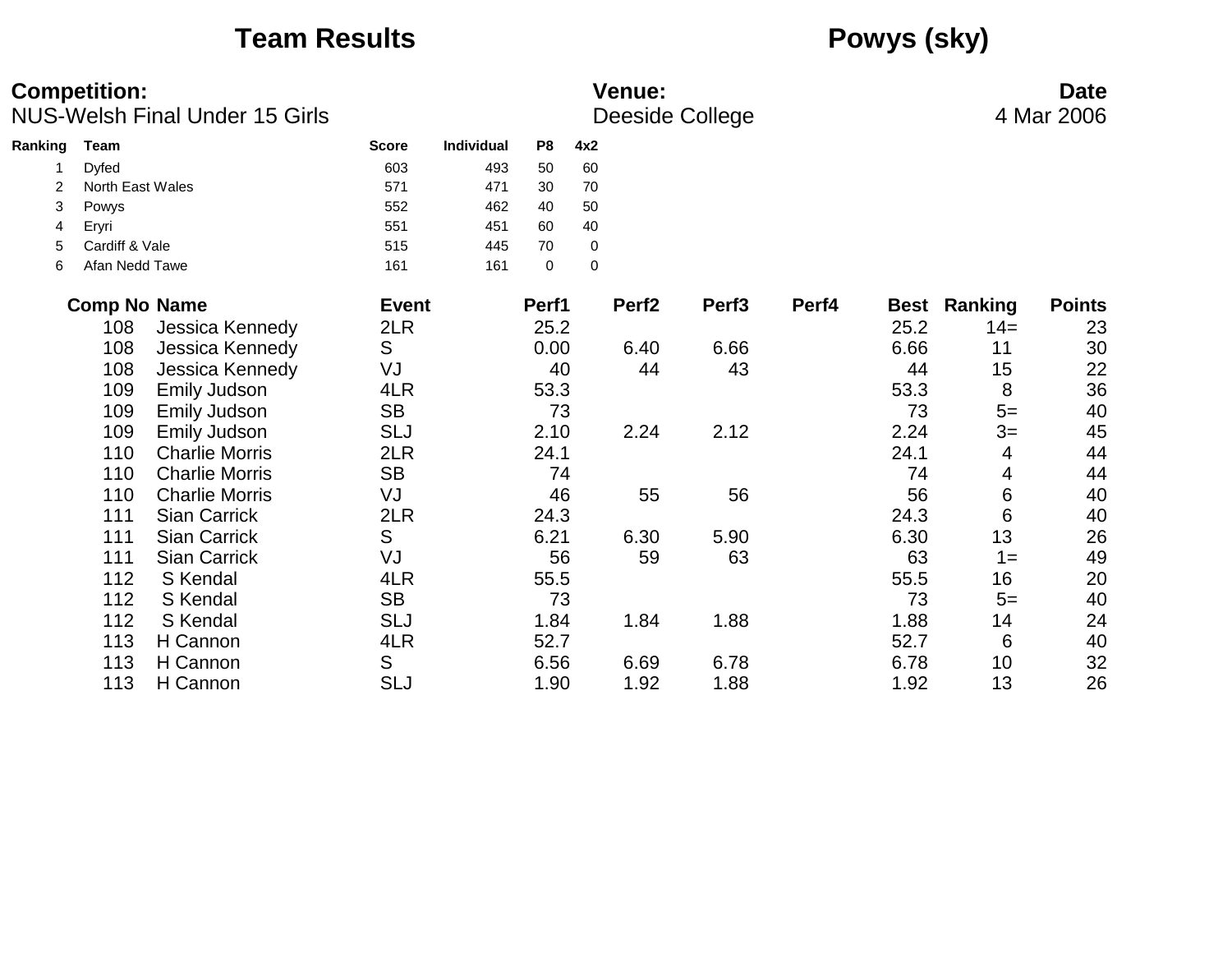### **Results Sheet 2 Lap Race**

| <b>Ranking Team</b> |                     | Colour | <b>BibNo Name</b> |                        | <b>Best</b> | <b>Points</b> |
|---------------------|---------------------|--------|-------------------|------------------------|-------------|---------------|
| 1=                  | Cardiff & Vale      | navy   |                   | 80 Cheryl Powell       | 23.6        | 49            |
| 1=                  | North East Wales    | royal  |                   | 101 Christin a Hughes  | 23.6        | 49            |
| 3                   | Eryri               | green  |                   | 97 Lucy Beesley        | 23.9        | 46            |
| 4                   | Powys               | sky    |                   | 110 Charlie Morris     | 24.1        | 44            |
| 5.                  | Dyfed               | red    |                   | 87 Catherine Goldsmith | 24.2        | 42            |
| 6                   | Powys               | sky    | 111               | Sian Carrick           | 24.3        | 40            |
|                     | Eryri               | green  |                   | 99 Rhiannan Morgan     | 24.5        | 38            |
| 8=                  | Dyfed               | red    |                   | 88 Beth Millar         | 24.6        | 33            |
|                     | $8 = Dyfed$         | red    |                   | 91 Amy Rowlands        | 24.6        | 33            |
|                     | 8= Eryri            | green  |                   | 96 Kathryn Hughes      | 24.6        | 33            |
|                     | 8= North East Wales | royal  |                   | 106 Faye Guest         | 24.6        | 33            |
| 12                  | North East Wales    | royal  |                   | 104 Ruth Denholm       | 24.8        | 28            |
| 13                  | Cardiff & Vale      | navy   |                   | 83 Sara Thomas         | 25.1        | 26            |
|                     | 14= Cardiff & Vale  | navy   |                   | 82 Maddi Edgeworth     | 25.2        | 23            |
|                     | 14= Powys           | sky    | 108               | Jessica Kennedy        | 25.2        | 23            |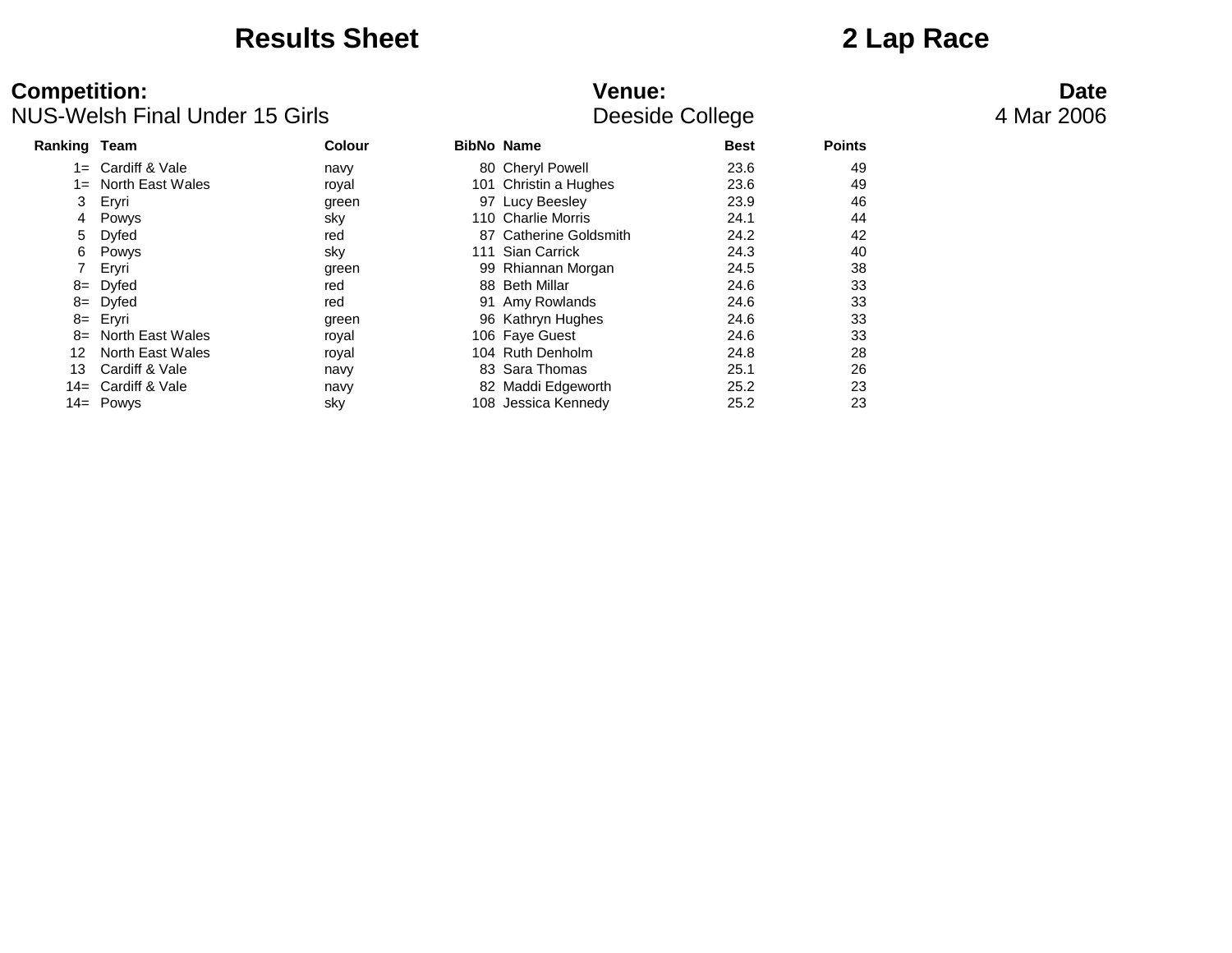### **Results Sheet 4 Lap Race**

| <b>Ranking Team</b> |                  | <b>Colour</b> | <b>BibNo Name</b>   | <b>Best</b> | <b>Points</b> |
|---------------------|------------------|---------------|---------------------|-------------|---------------|
|                     | Cardiff & Vale   | navy          | 81 Imi Lewis        | 51.6        | 50            |
|                     | North East Wales | royal         | 102 Alex Elliott    | 52.2        | 48            |
| $3=$                | Dyfed            | red           | 89 Sophie Pick      | 52.5        | 45            |
| $3=$                | Eryri            | green         | 98 Zoe Jones        | 52.5        | 45            |
| 5                   | Eryri            | green         | 94 Lisa Campell     | 52.6        | 42            |
| 6                   | Powys            | sky           | 113 H Cannon        | 52.7        | 40            |
|                     | Dyfed            | red           | 90 Sioned Powells   | 53.2        | 38            |
| 8                   | Powys            | sky           | 109 Emily Judson    | 53.3        | 36            |
| 9                   | Cardiff & Vale   | navy          | 84 Ceri Sayes       | 53.7        | 34            |
| 10                  | Dyfed            | red           | 92 Donna Jones      | 53.8        | 32            |
| 11                  | Afan Nedd Tawe   | orange        | 74 Nia Lewis        | 53.9        | 30            |
| 12                  | Eryri            | green         | 95 Amy Hankinson    | 54.0        | 28            |
| 13                  | Afan Nedd Tawe   | orange        | 73 Laura Trotter    | 54.2        | 26            |
| 14                  | North East Wales | royal         | 105 Sian Jones      | 54.7        | 24            |
| 15                  | North East Wales | royal         | 103 Stephanie Owens | 55.2        | 22            |
| 16                  | Powys            | sky           | 112 S Kendal        | 55.5        | 20            |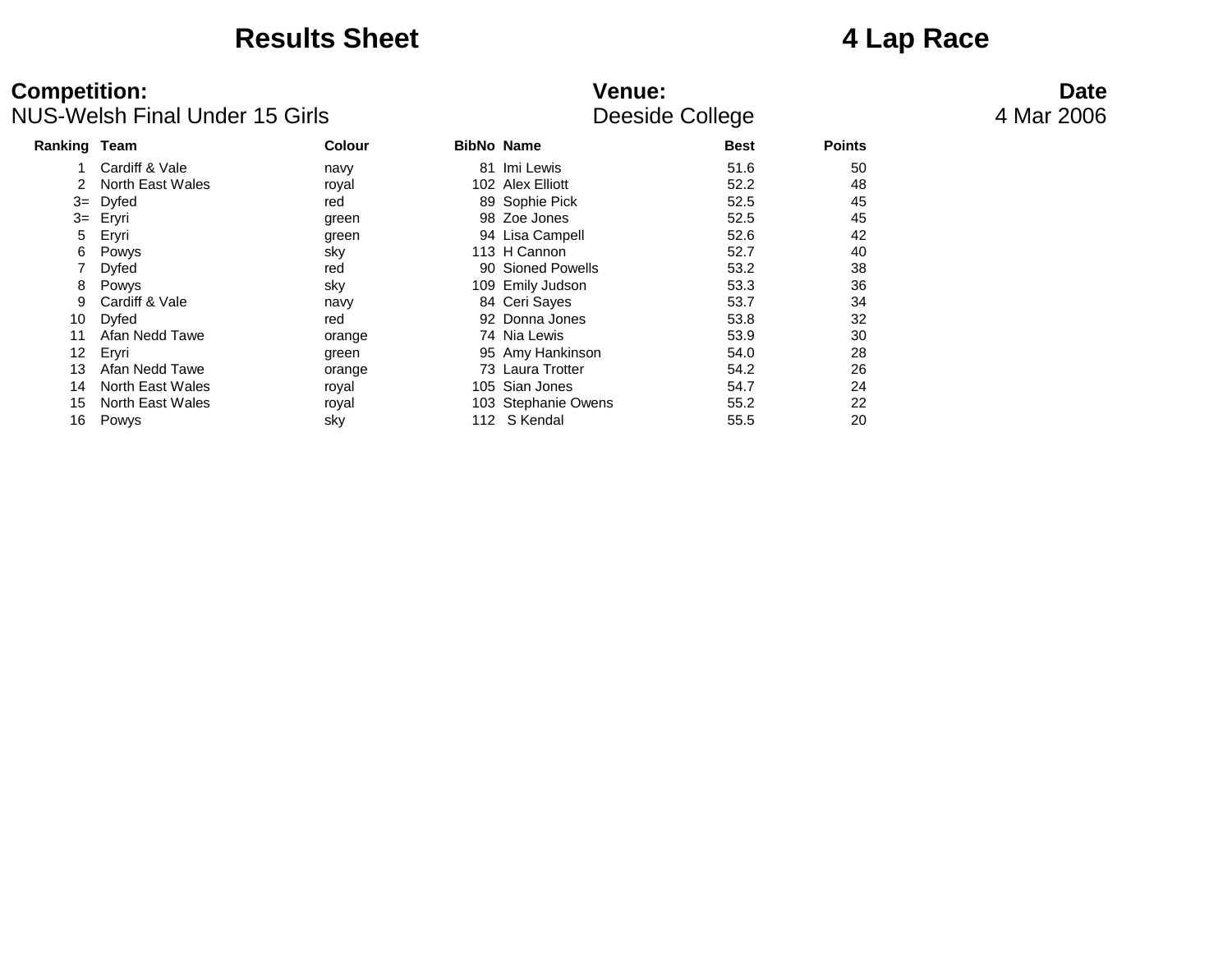### **Event Official Results Sheet 8 Lap Paarlauf**

| <b>Competition:</b><br>NUS-Welsh Final Under 15 Girls |    |                  |               | <b>Venue:</b><br>Deeside College |       | <b>Date</b><br>4 Mar 2006 |               |  |
|-------------------------------------------------------|----|------------------|---------------|----------------------------------|-------|---------------------------|---------------|--|
| Ranking Code Team                                     |    |                  | <b>Colour</b> | Heat                             | Final | Performance               | <b>Points</b> |  |
|                                                       | 02 | Cardiff & Vale   | navy          | 1:39.8                           | 0.0   | 1:39.8                    | 70            |  |
| 2                                                     | 04 | Ervri            | green         | 1:43.8                           | 0.0   | 1:43.8                    | 60            |  |
| 3                                                     | 03 | Dyfed            | red           | 1:44.2                           | 0.0   | 1:44.2                    | 50            |  |
| 4                                                     | 06 | <b>Powys</b>     | sky           | 1:44.3                           | 0.0   | 1:44.3                    | 40            |  |
|                                                       | 05 | North East Wales | royal         | 1:52.4                           | 0.0   | 1:52.4                    | 30            |  |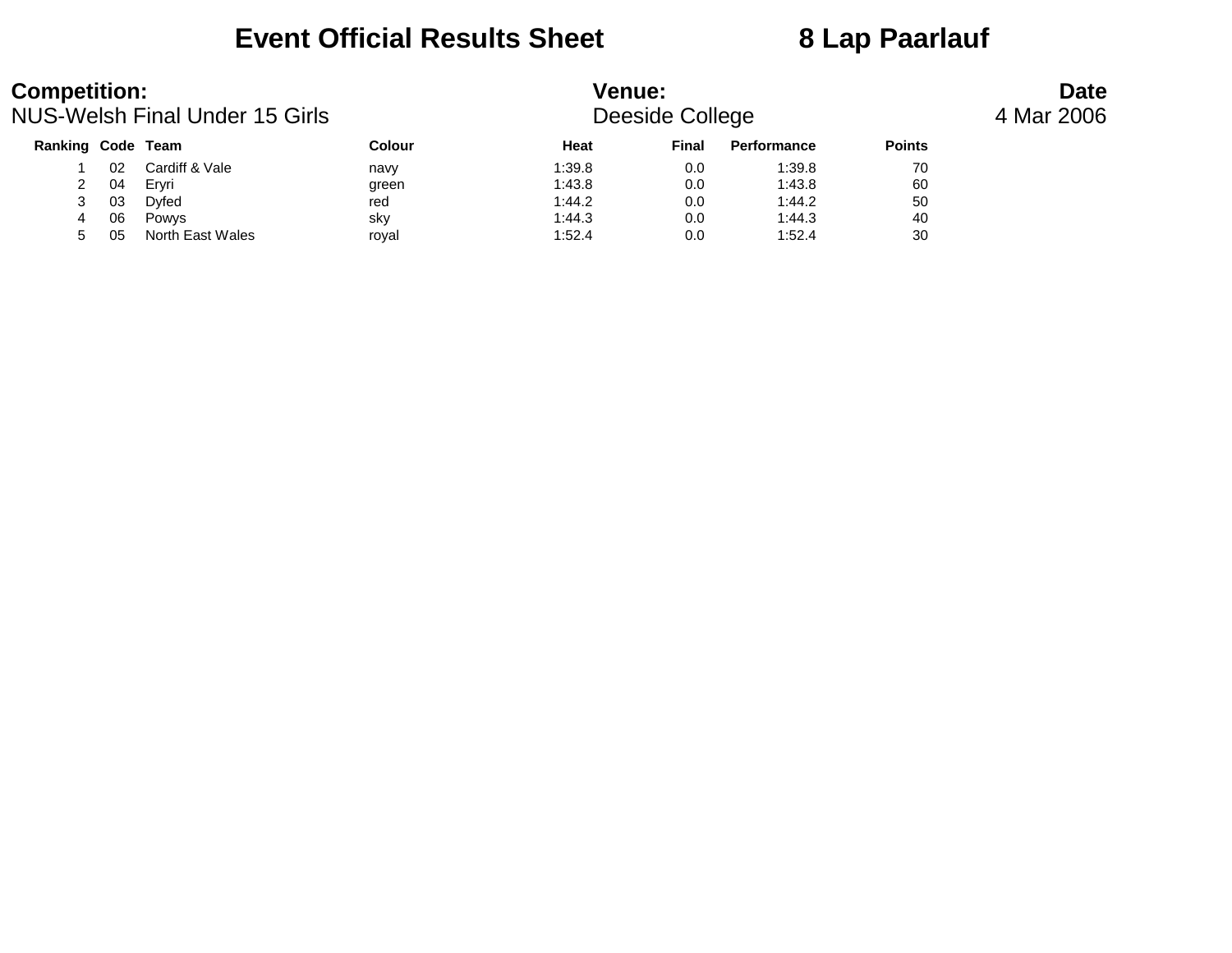### **Event Official Results Sheet 4 x 2 Lap Relay**

| <b>Competition:</b> |    | NUS-Welsh Final Under 15 Girls |        | <b>Venue:</b> | Deeside College | <b>Date</b><br>4 Mar 2006 |               |  |
|---------------------|----|--------------------------------|--------|---------------|-----------------|---------------------------|---------------|--|
| Ranking Code Team   |    |                                | Colour | Heat          | Final           | Performance               | <b>Points</b> |  |
|                     | 05 | North East Wales               | roval  | 1:36.2        | 0.0             | 1:36.2                    | 70            |  |
|                     | 03 | Dyfed                          | red    | 1:36.2        | 0.0             | 1:36.2                    | 60            |  |
|                     | 06 | Powys                          | sky    | 1:39.0        | 0.0             | 1:39.0                    | 50            |  |
| 4                   | 04 | Ervri                          | green  | 1:39.8        | 0.0             | 1:39.8                    | 40            |  |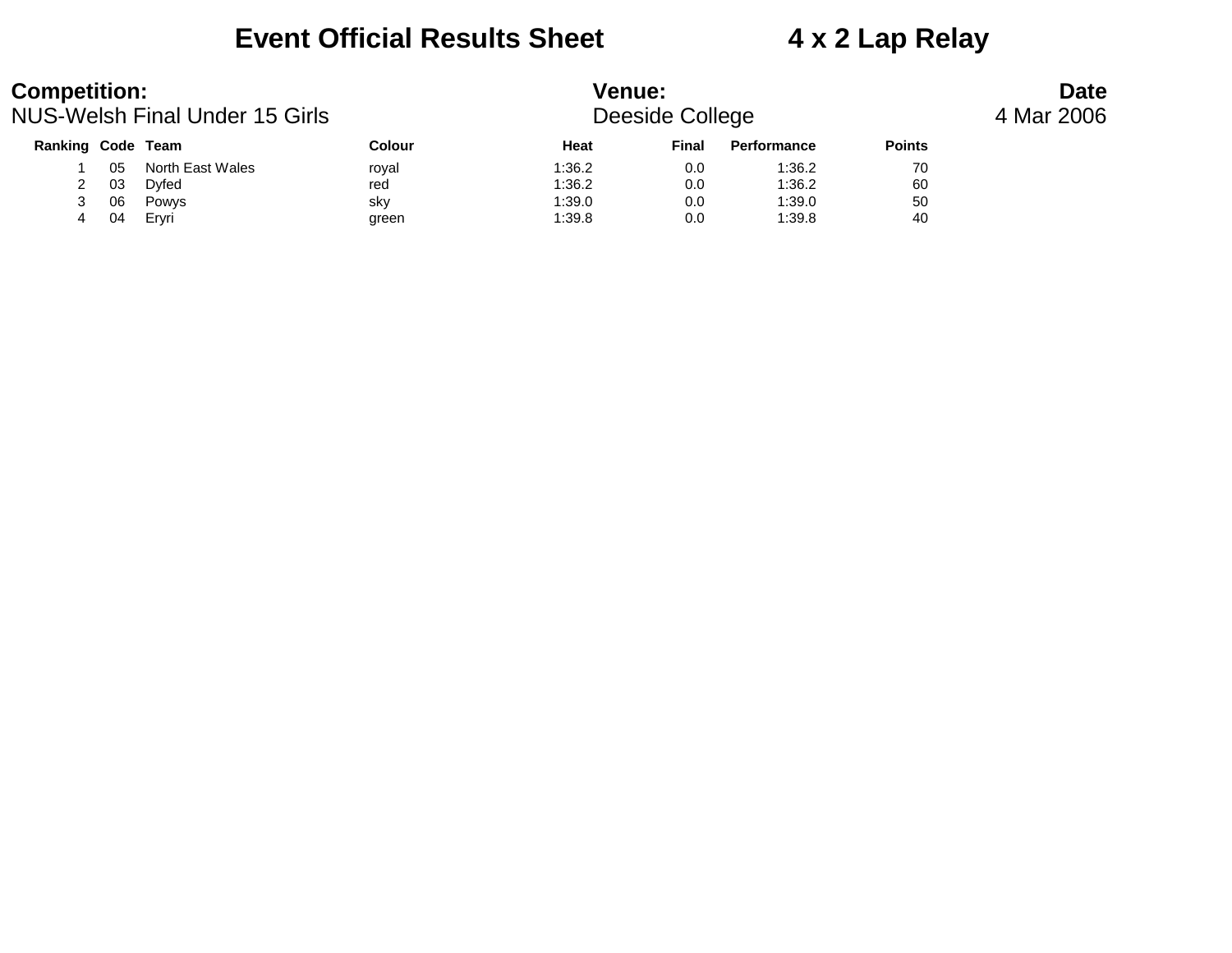### **Results Sheet Shot**

| Ranking Team |                  | Colour |     | <b>BibNo Name</b>          | <b>Best</b> | <b>Points</b> |
|--------------|------------------|--------|-----|----------------------------|-------------|---------------|
|              | Dyfed            | red    | 87  | <b>Catherine Goldsmith</b> | 10.71       | 50            |
|              | North East Wales | royal  |     | 103 Stephanie Owens        | 10.55       | 48            |
| 3            | Dyfed            | red    |     | 88 Beth Millar             | 8.49        | 46            |
| 4            | Dyfed            | red    |     | 91 Amy Rowlands            | 8.00        | 44            |
| 5            | North East Wales | royal  |     | 105 Sian Jones             | 7.70        | 42            |
| 6            | Eryri            | green  |     | 94 Lisa Campell            | 7.32        | 40            |
|              | North East Wales | royal  |     | 104 Ruth Denholm           | 7.12        | 38            |
| 8            | Cardiff & Vale   | navy   |     | 80 Cheryl Powell           | 7.05        | 36            |
| 9            | Cardiff & Vale   | navy   |     | 81 Imi Lewis               | 6.88        | 34            |
| 10           | Powys            | sky    |     | 113 H Cannon               | 6.78        | 32            |
| 11           | Powys            | sky    |     | 108 Jessica Kennedy        | 6.66        | 30            |
| 12           | Eryri            | green  |     | 96 Kathryn Hughes          | 6.50        | 28            |
| 13           | Powys            | sky    | 111 | Sian Carrick               | 6.30        | 26            |
| 14           | Eryri            | green  |     | 99 Rhiannan Morgan         | 5.98        | 24            |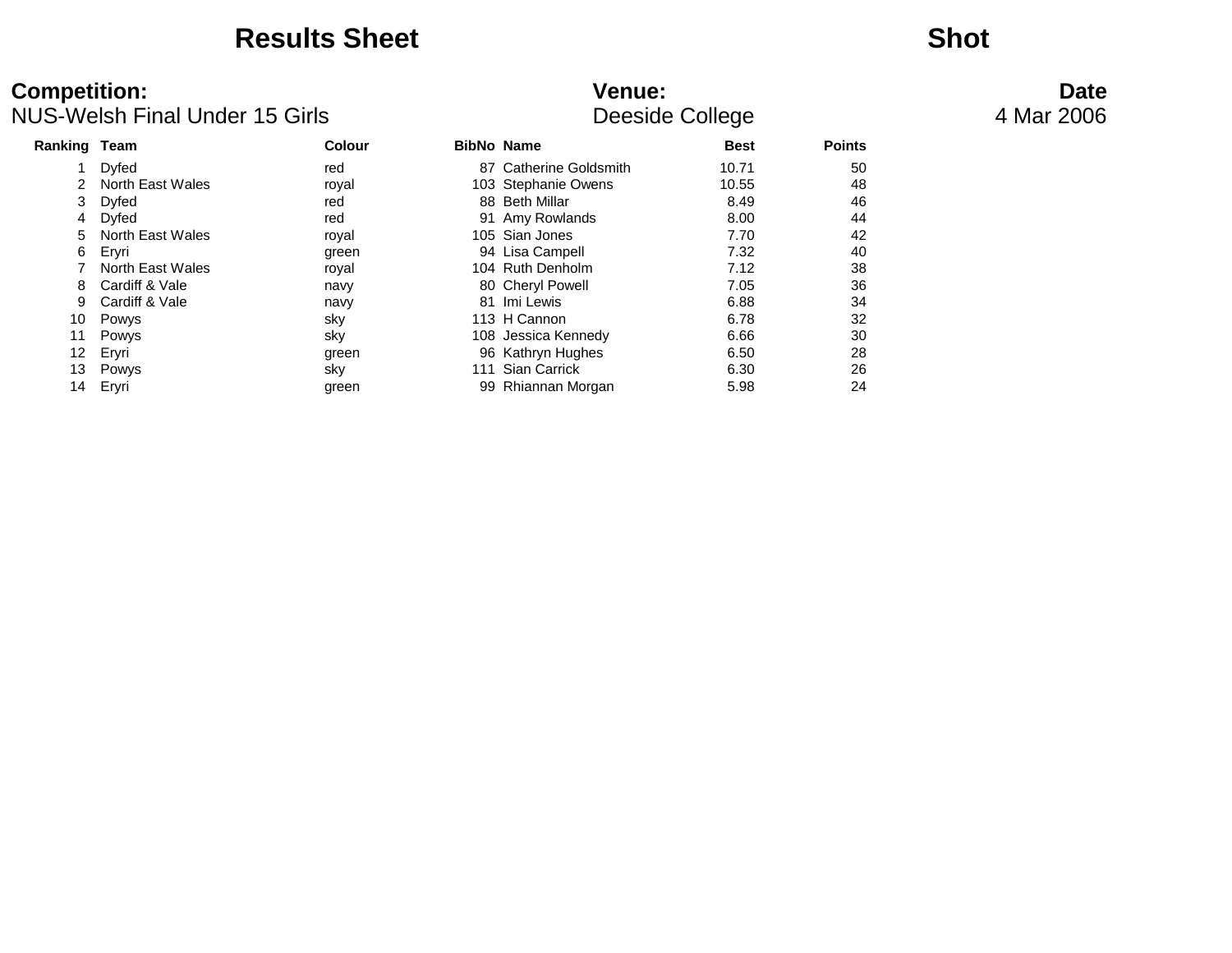### **Results Sheet Speed Bounce**

| Ranking Team |                     | Colour | <b>BibNo Name</b> |                       | <b>Total</b> | <b>Points</b> |
|--------------|---------------------|--------|-------------------|-----------------------|--------------|---------------|
|              | $1 = Dyfed$         | red    |                   | 92 Donna Jones        | 78           | 48            |
|              | 1= Eryri            | green  |                   | 98 Zoe Jones          | 78           | 48            |
|              | 1= North East Wales | royal  |                   | 101 Christin a Hughes | 78           | 48            |
| 4            | Powys               | sky    |                   | 110 Charlie Morris    | 74           | 44            |
|              | 5= Eryri            | green  |                   | 95 Amy Hankinson      | 73           | 40            |
|              | 5= Powys            | sky    |                   | 109 Emily Judson      | 73           | 40            |
|              | 5= Powys            | sky    |                   | 112 S Kendal          | 73           | 40            |
| 8            | Afan Nedd Tawe      | orange |                   | 73 Laura Trotter      | 72           | 36            |
| 9            | Eryri               | green  |                   | 97 Lucy Beesley       | 71           | 34            |
| 10           | North East Wales    | royal  |                   | 106 Faye Guest        | 70           | 32            |
| $11 =$       | Cardiff & Vale      | navy   |                   | 82 Maddi Edgeworth    | 68           | 29            |
| $11 =$       | North East Wales    | royal  |                   | 102 Alex Elliott      | 68           | 29            |
| $13 =$       | Afan Nedd Tawe      | orange |                   | 74 Nia Lewis          | 67           | 25            |
| $13=$        | Dyfed               | red    |                   | 89 Sophie Pick        | 67           | 25            |
| 15           | Cardiff & Vale      | navy   |                   | 83 Sara Thomas        | 64           | 22            |
| 16           | Dyfed               | red    |                   | 90 Sioned Powells     | 63           | 20            |
| 17           | Cardiff & Vale      | navy   |                   | 84 Ceri Sayes         | 60           | 18            |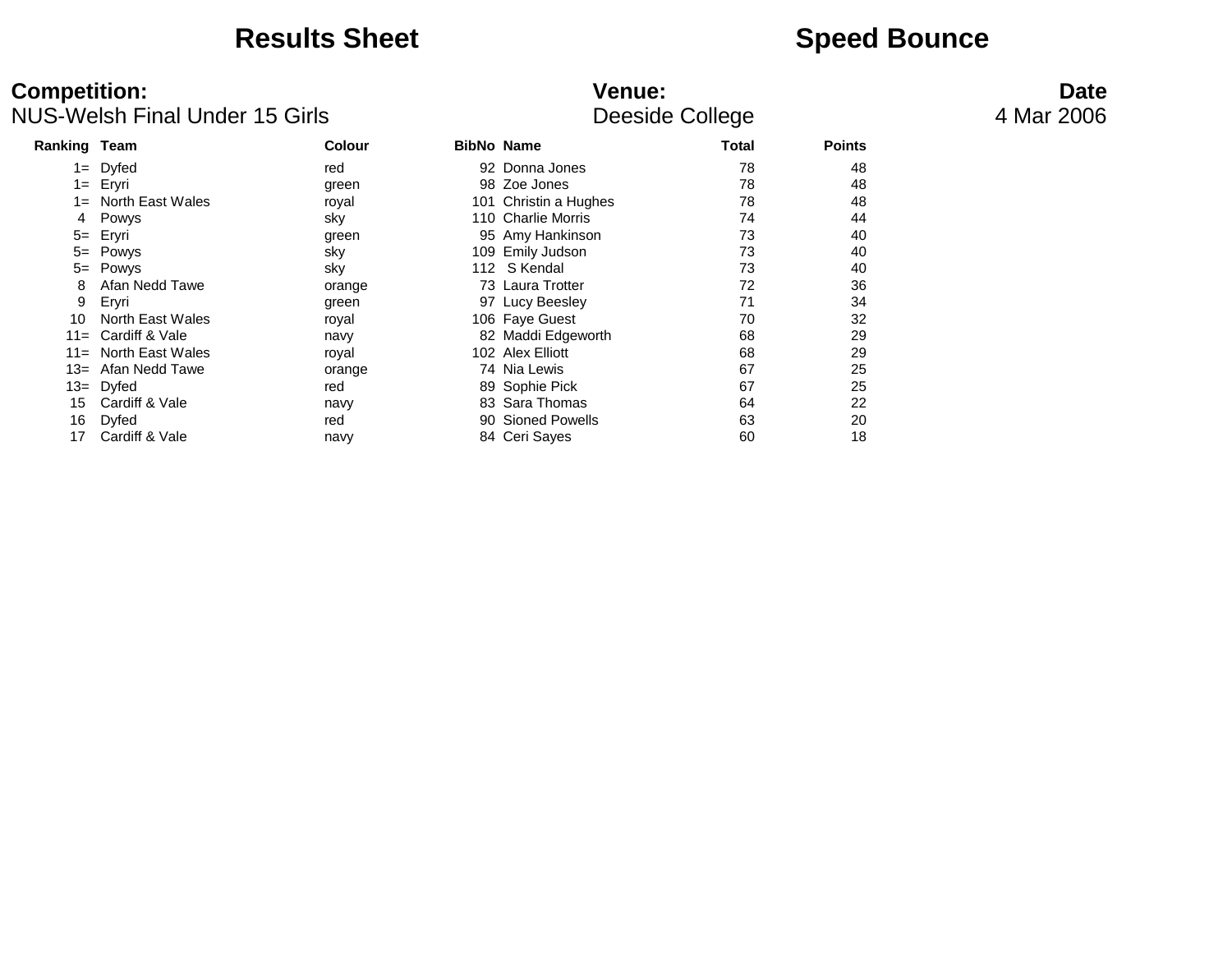## **Results Sheet Standing Long Jump**

| <b>Ranking Team</b> |                  | Colour | <b>BibNo Name</b> |                     | <b>Best</b> | <b>Points</b> |
|---------------------|------------------|--------|-------------------|---------------------|-------------|---------------|
|                     | Cardiff & Vale   | navy   |                   | 80 Cheryl Powell    | 2.48        | 50            |
| 2                   | Cardiff & Vale   | navy   |                   | 83 Sara Thomas      | 2.30        | 48            |
| $3=$                | North East Wales | royal  |                   | 102 Alex Elliott    | 2.24        | 45            |
| $3=$                | Powys            | sky    |                   | 109 Emily Judson    | 2.24        | 45            |
| $5=$                | Dyfed            | red    |                   | 88 Beth Millar      | 2.06        | 41            |
| $5=$                | Dyfed            | red    | 92                | Donna Jones         | 2.06        | 41            |
| $7 =$               | North East Wales | royal  |                   | 103 Stephanie Owens | 2.04        | 37            |
| $7 =$               | North East Wales | royal  |                   | 105 Sian Jones      | 2.04        | 37            |
| $9=$                | Cardiff & Vale   | navy   |                   | 81 Imi Lewis        | 2.02        | 32            |
| $9 =$               | Eryri            | green  |                   | 95 Amy Hankinson    | 2.02        | 32            |
| $9 =$               | Eryri            | green  |                   | 96 Kathryn Hughes   | 2.02        | 32            |
| 12                  | Dyfed            | red    |                   | 89 Sophie Pick      | 1.98        | 28            |
| 13                  | Powys            | sky    |                   | 113 H Cannon        | 1.92        | 26            |
| 14                  | Powys            | sky    |                   | 112 S Kendal        | 1.88        | 24            |
| 15 <sub>1</sub>     | Eryri            | green  | 97                | Lucy Beesley        | 1.72        | 22            |